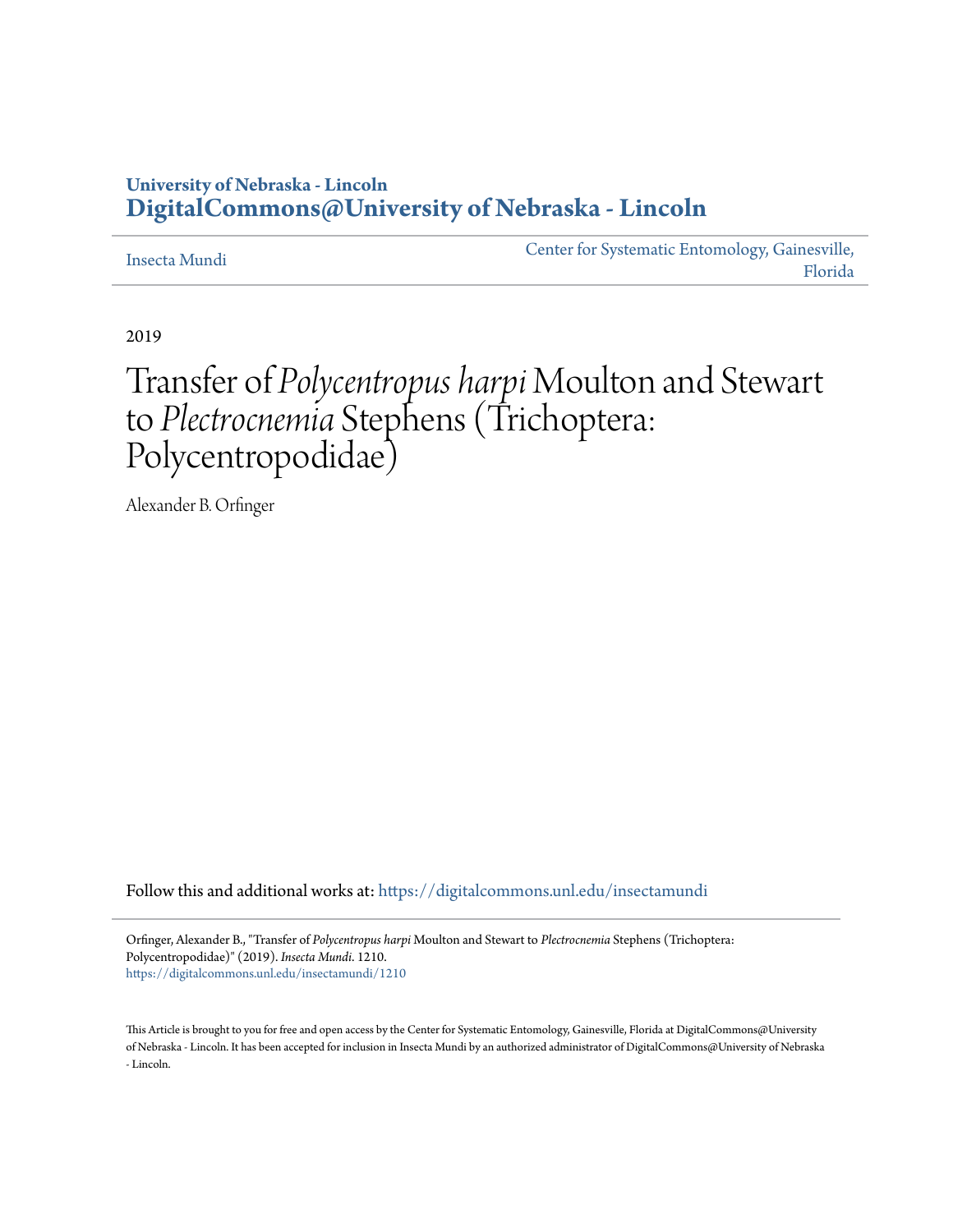# **Insecta MUNDI** A Journal of World Insect Systematics

## **0718**

Transfer of *Polycentropus harpi* Moulton and Stewart to *Plectrocnemia* Stephens (Trichoptera: Polycentropodidae)

> Alexander B. Orfinger Center for Water Resources Florida A&M University Tallahassee, Florida 32307, U.S.A.

Date of issue: July 26, 2019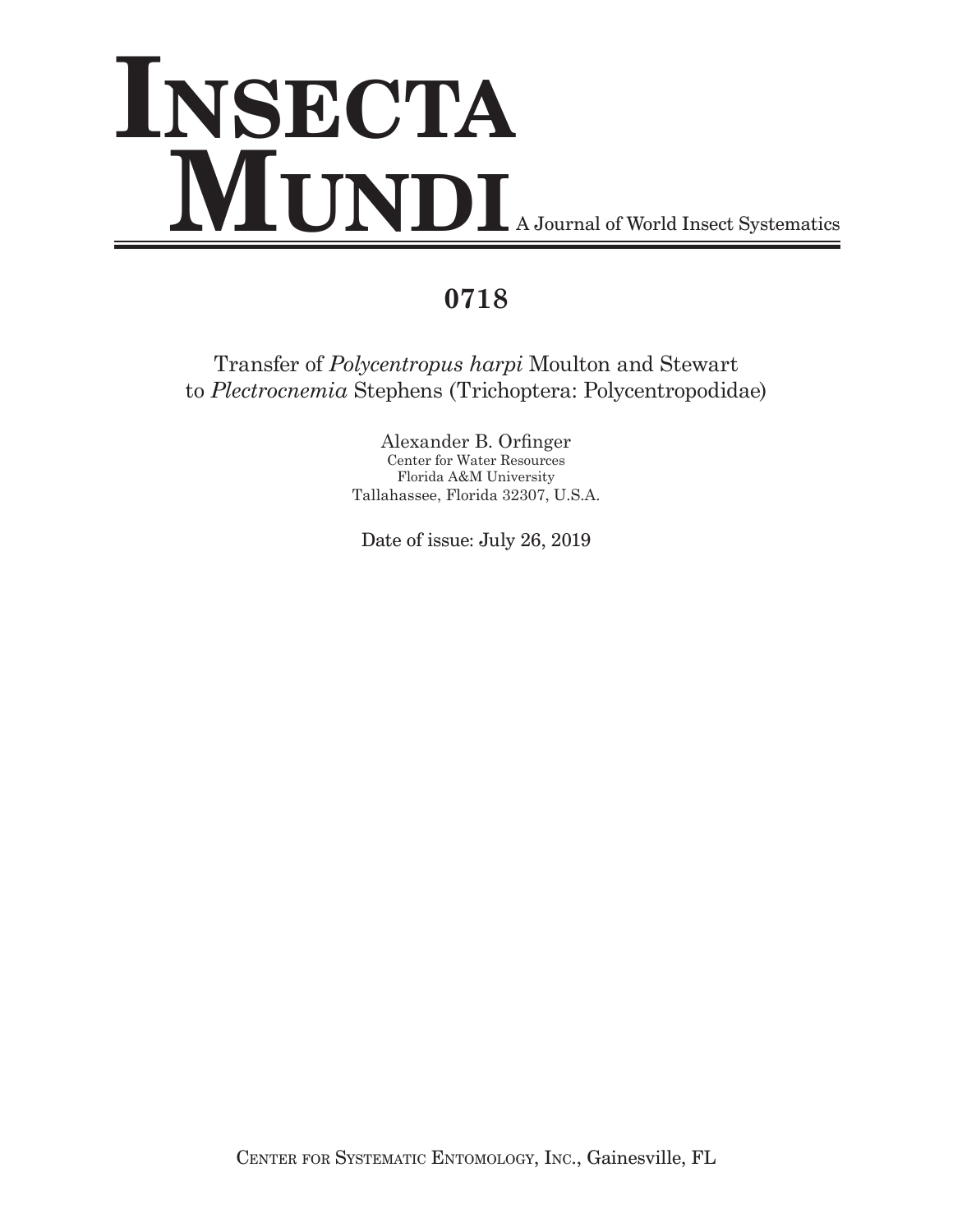Alexander B. Orfinger Transfer of *Polycentropus harpi* Moulton and Stewart to Plectrocnemia Stephens (Trichoptera: Polycentropodidae) Insecta Mundi 0718: 1–2 ZooBank Registered: urn:lsid:zoobank.org:pub:5D3B1AC7-6F8A-4A06-B525-8C6B0F77A026

#### **Published in 2019 by**

Center for Systematic Entomology, Inc. P.O. Box 141874 Gainesville, FL 32614-1874 USA <http://centerforsystematicentomology.org/>

**Insecta Mundi** is a journal primarily devoted to insect systematics, but articles can be published on any nonmarine arthropod. Topics considered for publication include systematics, taxonomy, nomenclature, checklists, faunal works, and natural history. Insecta Mundi will not consider works in the applied sciences (i.e. medical entomology, pest control research, etc.), and no longer publishes book reviews or editorials. Insecta Mundi publishes original research or discoveries in an inexpensive and timely manner, distributing them free via open access on the internet on the date of publication.

Insecta Mundi is referenced or abstracted by several sources, including the Zoological Record and CAB Abstracts. Insecta Mundi is published irregularly throughout the year, with completed manuscripts assigned an individual number. Manuscripts must be peer reviewed prior to submission, after which they are reviewed by the editorial board to ensure quality. One author of each submitted manuscript must be a current member of the Center for Systematic Entomology.

Guidelines and requirements for the preparation of manuscripts are available on the Insecta Mundi website at http://centerforsystematicentomology.org/insectamundi/

**Chief Editor:** David Plotkin, insectamundi@gmail.com **Assistant Editor:** Paul E. Skelley, insectamundi@gmail.com **Head Layout Editor:** Robert G. Forsyth **Editorial Board:** J. H. Frank, M. J. Paulsen, Michael C. Thomas **Review Editors:** Listed on the Insecta Mundi webpage

#### **Printed copies (ISSN 0749-6737) annually deposited in libraries**

CSIRO, Canberra, ACT, Australia Museu de Zoologia, São Paulo, Brazil Agriculture and Agrifood Canada, Ottawa, ON, Canada The Natural History Museum, London, UK Muzeum i Instytut Zoologii PAN, Warsaw, Poland National Taiwan University, Taipei, Taiwan California Academy of Sciences, San Francisco, CA, USA Florida Department of Agriculture and Consumer Services, Gainesville, FL, USA Field Museum of Natural History, Chicago, IL, USA National Museum of Natural History, Smithsonian Institution, Washington, DC, USA Zoological Institute of Russian Academy of Sciences, Saint-Petersburg, Russia

#### **Electronic copies (Online ISSN 1942-1354, CDROM ISSN 1942-1362) in PDF format**

Printed CD or DVD mailed to all members at end of year. Archived digitally by Portico. Florida Virtual Campus: <http://purl.fcla.edu/fcla/insectamundi> University of Nebraska-Lincoln, Digital Commons:<http://digitalcommons.unl.edu/insectamundi/> Goethe-Universität, Frankfurt am Main: <http://nbn-resolving.de/urn/resolver.pl?urn:nbn:de:hebis:30:3-135240>

**Copyright** held by the author(s). This is an open access article distributed under the terms of the Creative Commons, Attribution Non-Commercial License, which permits unrestricted non-commercial use, distribution, and reproduction in any medium, provided the original author(s) and source are credited. [http://creativecommons.](http://creativecommons.org/licenses/by-nc/3.0/) [org/licenses/by-nc/3.0/](http://creativecommons.org/licenses/by-nc/3.0/)

**Layout Editor for this article:** Robert G. Forsyth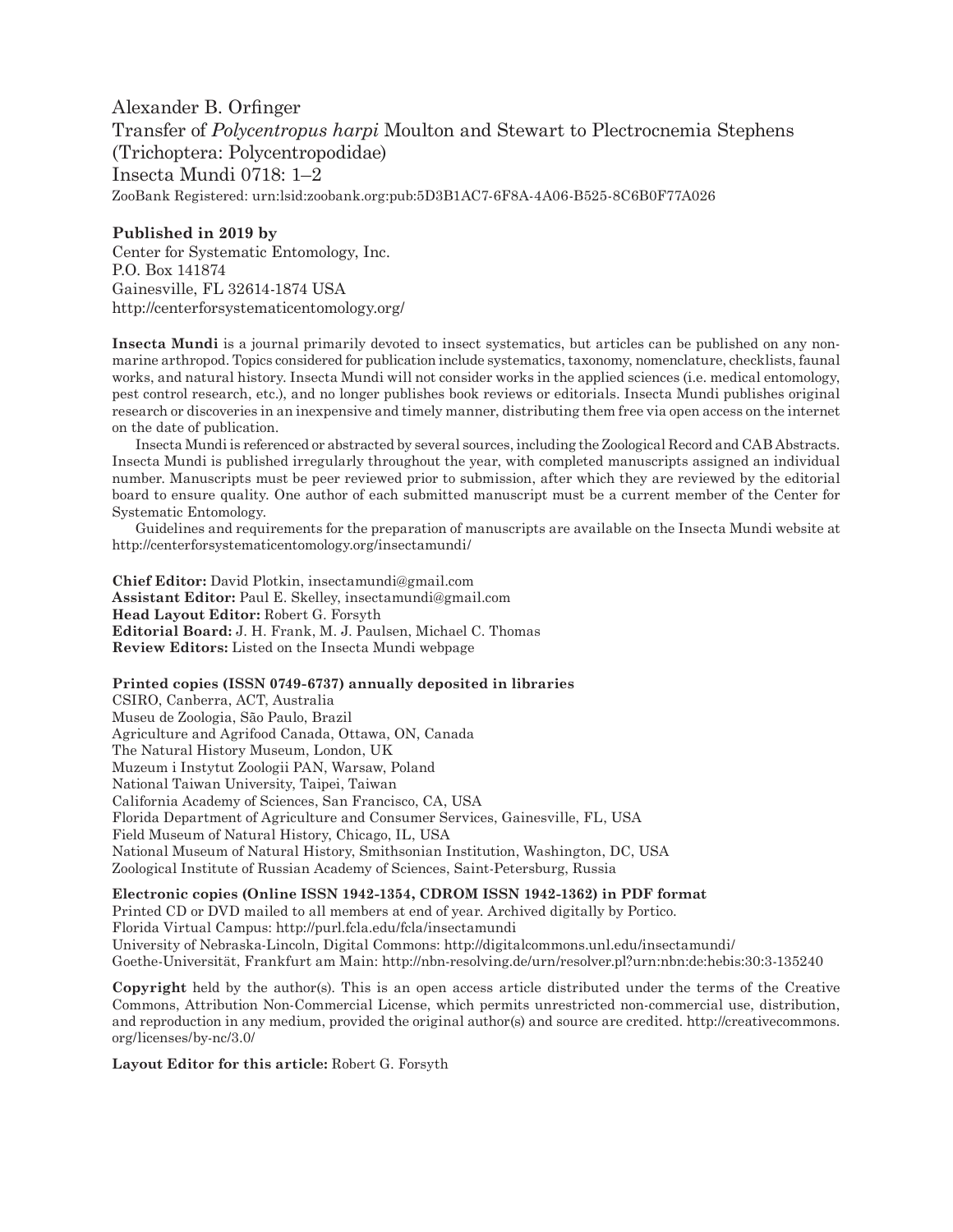#### Alexander B. Orfinger

Center for Water Resources Florida A&M University Tallahassee, Florida 32307, U.S.A. a.orfinger@ufl.edu

**Abstract.** *Polycentropus harpi* Moulton and Stewart (Trichoptera: Polycentropodidae) is transferred to *Plectrocnemia* Stephens, resulting in the name *Plectrocnemia harpi* (Moulton and Stewart, 1993), **new combination**.

**Key words.** Annulipalpia; new combination; taxonomy; *Polycentropus* sensu lato; *Polycentropus* sensu stricto; trumpet-net caddisflies.

In his treatment of Illinois Trichoptera, Ross (1944) placed members of *Holocentropus* McLachlan, 1878 and *Plectrocnemia* Stephens, 1836 in the genus *Polycentropus* Curtis, 1835 (Trichoptera: Polycentropodidae). Despite the decision to transfer the species of the genera *Holocentropus* and *Plectrocnemia*, Ross failed to render these genera as junior synonyms of *Polycentropus*. In addition, the inclusion of all species of the three genera under *Polycentropus* was done with little justification other than mentioning marginal differences between the various life stages of members of each genus. Since 1944, North American taxonomists adopted Ross' classification scheme while European taxonomists have opted to ignore the classification and instead maintain the pre-1944 scheme distinguishing between the three genera (Nimmo 1986; Armitage and Hamilton 1990).

Until recently, little phylogenetic evidence existed to fully evaluate the rival classification schemes. In 2011, Chamorro and Holzenthal generated a robust phylogeny of the polycentropodids based on larval, pupal, and adult morphological characters. To rectify the conflicting placement of species within the three genera, Chamorro and Holzenthal (2011) reinstated the pre-1944 placement of *Holocentropus* and *Plectrocnemia* species. Those species described in *Polycentropus* post-1944 in North America as listed by Fischer (1962, 1972) under *Plectrocnemia* or in Nimmo's (1986) species groups 'A', 'B', 'D' and 'G', were also transferred to *Plectrocnemia*.

Included in the new designation of species were *Plectrocnemia cinerea* (Hagen 1861*)* and *Plectrocnemia sabulosa* (Leonard and Leonard 1949) (both originally placed in *Polycentropus*). In combination with *Polycentropus harpi* Moulton and Stewart, 1993, these three species form the cinerea species group based on morphological similarity of the male genitalia (Armitage and Hamilton 1990; Moulton and Stewart 1993). Despite transferring *Polycentropus cinerea* and *Polycentropus sabulosa* to *Plectrocnemia*, Chamorro and Holzenthal (2011) overlooked *Polycentropus harpi*. Therefore, I transfer *Polycentropus harpi*  to *Plectrocnemia*, resulting in *Plectrocnemia harpi* (Moulton and Stewart, 1993), **new combination**.

Little is known of the natural history of *Plectrocnemia harpi*, and the immature stages and female have yet to be described (Moulton and Stewart 1993). The species has been recorded from Arkansas, Missouri, Oklahoma, Texas, and Virginia (Rasmussen and Morse 2018).

#### **Acknowledgments**

I wish to thank Andrew Rasmussen (FAMU) for his helpful comments. I am also grateful to Stephen Moulton and Lourdes Chamorro for reviewing the manuscript. This work was supported by the McIntire-Stennis Program from the USDA National Institute of Food and Agriculture.